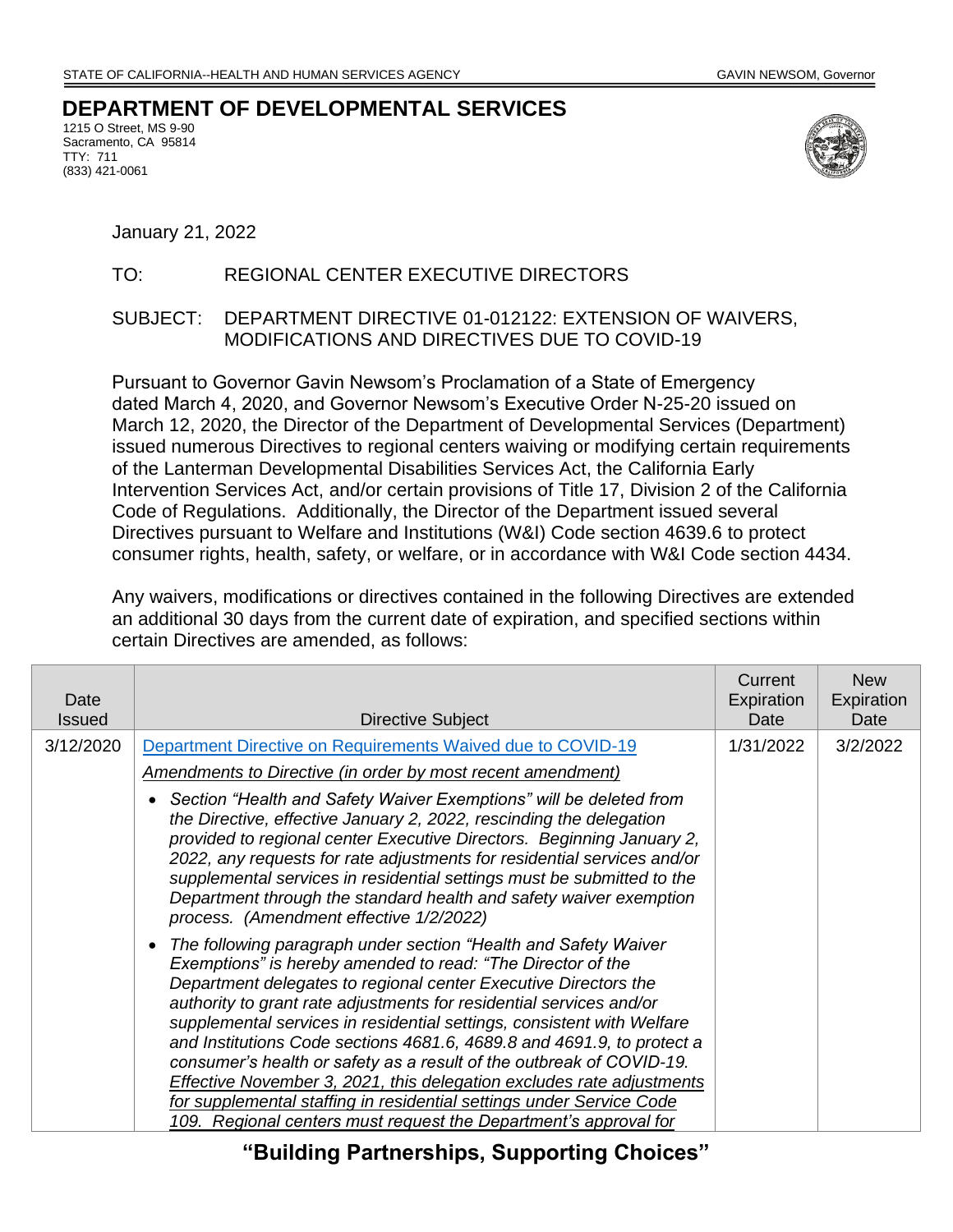Regional Center Executive Directors January 21, 2022 Page two

| Date<br><b>Issued</b> | Directive Subject                                                                                                                                                                                                                                                                                                                                                                                                                                                                                                                                                                                                                                                                                                          | Current<br>Expiration<br>Date | <b>New</b><br>Expiration<br>Date |
|-----------------------|----------------------------------------------------------------------------------------------------------------------------------------------------------------------------------------------------------------------------------------------------------------------------------------------------------------------------------------------------------------------------------------------------------------------------------------------------------------------------------------------------------------------------------------------------------------------------------------------------------------------------------------------------------------------------------------------------------------------------|-------------------------------|----------------------------------|
|                       | new and ongoing rate adjustments granted under this delegation for<br>Service Code 109, as described in the Department's August 27, 2021<br>correspondence, "Health and Safety Waivers due to COVID-19 State<br>of Emergency." The waiver will require supplemental reporting to the<br>Department. Instructions on the required supplemental reporting will<br>be provided in a future directive. This delegation is necessary<br>because the Department finds that high risk health conditions and fear<br>of exposure to COVID-19 may cause consumers to forego activities<br>away from their home resulting in a need for additional residential<br>staffing or supplemental services. (Amendment effective 11/3/2021) |                               |                                  |
|                       | • For section "Early Start In-Person Meetings", the waiver of in-person<br>service coordination meeting requirements is hereby rescinded.<br>Trailer Bill AB 136, effective July 16, 2021, amended Government<br>Code section 95020(c)(1), allowing, until June 30, 2022, individualized<br>family service plan meetings to be held by remote electronic<br>communications when requested by the parent or legal guardian. The<br>waiver of in-person eligibility determination meeting requirements, as<br>provided in this section is extended and remains effective until<br>rescinded. (Amendment effective 7/29/2021)                                                                                                 |                               |                                  |
|                       | Effective immediately, section "Early Start Remote Services" is hereby<br>$\bullet$<br>deleted from this Directive. Trailer Bill AB 136 amended Government<br>Code section $95020(d)(5)(A)$ , specifying that early intervention<br>services may be delivered by remote electronic communications.<br>(Amendment effective 7/29/2021)                                                                                                                                                                                                                                                                                                                                                                                      |                               |                                  |
|                       | Effective immediately, section "Lanterman Act In-Person Meetings" is<br>$\bullet$<br>hereby deleted from this Directive. Trailer Bill AB 136 amended<br>Welfare and Institutions Code section 4646(f), allowing, until June 30,<br>2022, services and supports meetings, including individual program<br>plan meetings, to be held by remote electronic communications when<br>requested by the consumer or, if appropriate, the consumer's parents,<br>legal guardian, conservator, or authorized representative. (Amendment<br>effective 7/29/2021)                                                                                                                                                                      |                               |                                  |
| 3/18/2020             | Department Directive on Requirements Waived due to COVID-19 and<br><b>Additional Guidance</b>                                                                                                                                                                                                                                                                                                                                                                                                                                                                                                                                                                                                                              | 2/6/2022                      | 3/8/2022                         |
|                       | Amendments to Directive (in order by most recent amendment)                                                                                                                                                                                                                                                                                                                                                                                                                                                                                                                                                                                                                                                                |                               |                                  |
|                       | The following sentence under section "Day Program Services" is<br>$\bullet$<br>hereby amended to read: "To protect public health and slow the rate of<br>transmission of COVID-19, services must be provided in alignment<br>with the guidance issued by CDPH on March 16, 2020. Day program                                                                                                                                                                                                                                                                                                                                                                                                                               |                               |                                  |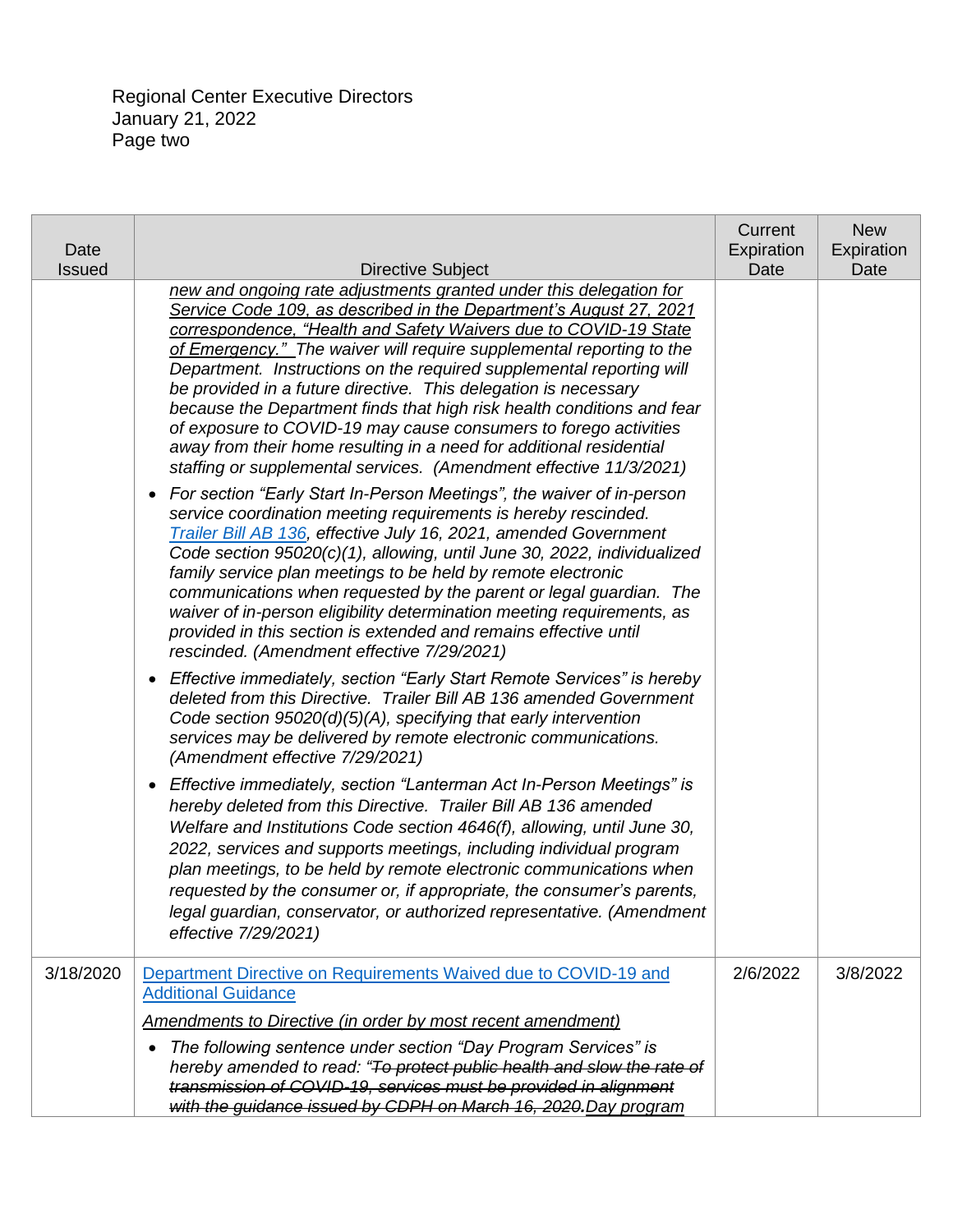| Date<br><b>Issued</b> | <b>Directive Subject</b>                                                                                                                                                                                                                                                                                                                                                                                                                                                                                                                                                                                                                                                                                                                                                                                                                                                                                                                                                                                                                                                                                                                                                                                                                                                | Current<br>Expiration<br>Date | <b>New</b><br>Expiration<br>Date |
|-----------------------|-------------------------------------------------------------------------------------------------------------------------------------------------------------------------------------------------------------------------------------------------------------------------------------------------------------------------------------------------------------------------------------------------------------------------------------------------------------------------------------------------------------------------------------------------------------------------------------------------------------------------------------------------------------------------------------------------------------------------------------------------------------------------------------------------------------------------------------------------------------------------------------------------------------------------------------------------------------------------------------------------------------------------------------------------------------------------------------------------------------------------------------------------------------------------------------------------------------------------------------------------------------------------|-------------------------------|----------------------------------|
|                       | services must be provided in accordance with local county public<br>health orders and relevant guidelines issued by the California<br>Department of Social Services and/or California Department of Public<br>Health." (Amendment effective 5/5/2021)<br>The following paragraph under section "Day Program Services" is<br>$\bullet$<br>hereby amended to read: "The Department reiterates the March 12,<br>2020, directive to regional centers, "State of Emergency Statewide,"<br>authorizing regional centers to pay vendors for absences that are a<br>direct result of the COVID-19 outbreak, pursuant to Title 17 section<br>54326(a)(11). As indicated in the Department's July 17, 2020,<br>directive, "Providing and Claiming for Nonresidential Services During<br>the State of Emergency," retention payments to nonresidential<br>providers for consumer absences are authorized through August 31.<br>2020. The Department will issue a directive outlining the structure for<br>subsequent reimbursement of claims for providing nonresidential<br>services using alternative service delivery approaches during the State<br>of Emergency." (Amendment effective 8/10/2020)<br>Effective immediately, section "WIC §4731 Consumers' Rights<br>$\bullet$ |                               |                                  |
|                       | Complaints" is hereby deleted from this Directive. The 20-working day<br>requirement for investigating and providing a written proposed<br>resolution to a complainant pursuant to W&I Code section 4731(b) is<br>reinstated. (Amendment effective 7/15/2020)                                                                                                                                                                                                                                                                                                                                                                                                                                                                                                                                                                                                                                                                                                                                                                                                                                                                                                                                                                                                           |                               |                                  |
|                       | The following sentence under section "Home and Community-Based<br>$\bullet$<br>Services (HCBS) Self Assessments" is hereby amended to read: "The<br>requested completion date for provider HCBS self-assessment has<br>been extended to June 30, 2020 August 31, 2020." (Amendment<br>effective 6/8/2020)                                                                                                                                                                                                                                                                                                                                                                                                                                                                                                                                                                                                                                                                                                                                                                                                                                                                                                                                                               |                               |                                  |
| 3/25/2020             | Department Directive 02-032520: Requirements Waived due to COVID-19<br><b>Amendments to Directive (in order by most recent amendment)</b>                                                                                                                                                                                                                                                                                                                                                                                                                                                                                                                                                                                                                                                                                                                                                                                                                                                                                                                                                                                                                                                                                                                               | 2/13/2022                     | 3/15/2022                        |
|                       | • Section "In-Home Respite Workers" will be deleted from this Directive,<br>effective May 31, 2021. (Amendment effective 5/31/2021)                                                                                                                                                                                                                                                                                                                                                                                                                                                                                                                                                                                                                                                                                                                                                                                                                                                                                                                                                                                                                                                                                                                                     |                               |                                  |
|                       | The following paragraph under section "In-Home Respite Workers" is<br>$\bullet$<br>hereby amended to read: "To increase available workforce and<br>support consumers and families at home, the Department waives Title<br>17 section 56792(e)(3)(A) requirements for in-home respite workers to<br>possess first aid and cardiopulmonary resuscitation training prior to<br>employment when the consumer receiving services does not have<br>chronic or presenting health concerns. Training must be obtained<br>within 30 days of starting work." (Amendment effective 7/15/2020)                                                                                                                                                                                                                                                                                                                                                                                                                                                                                                                                                                                                                                                                                      |                               |                                  |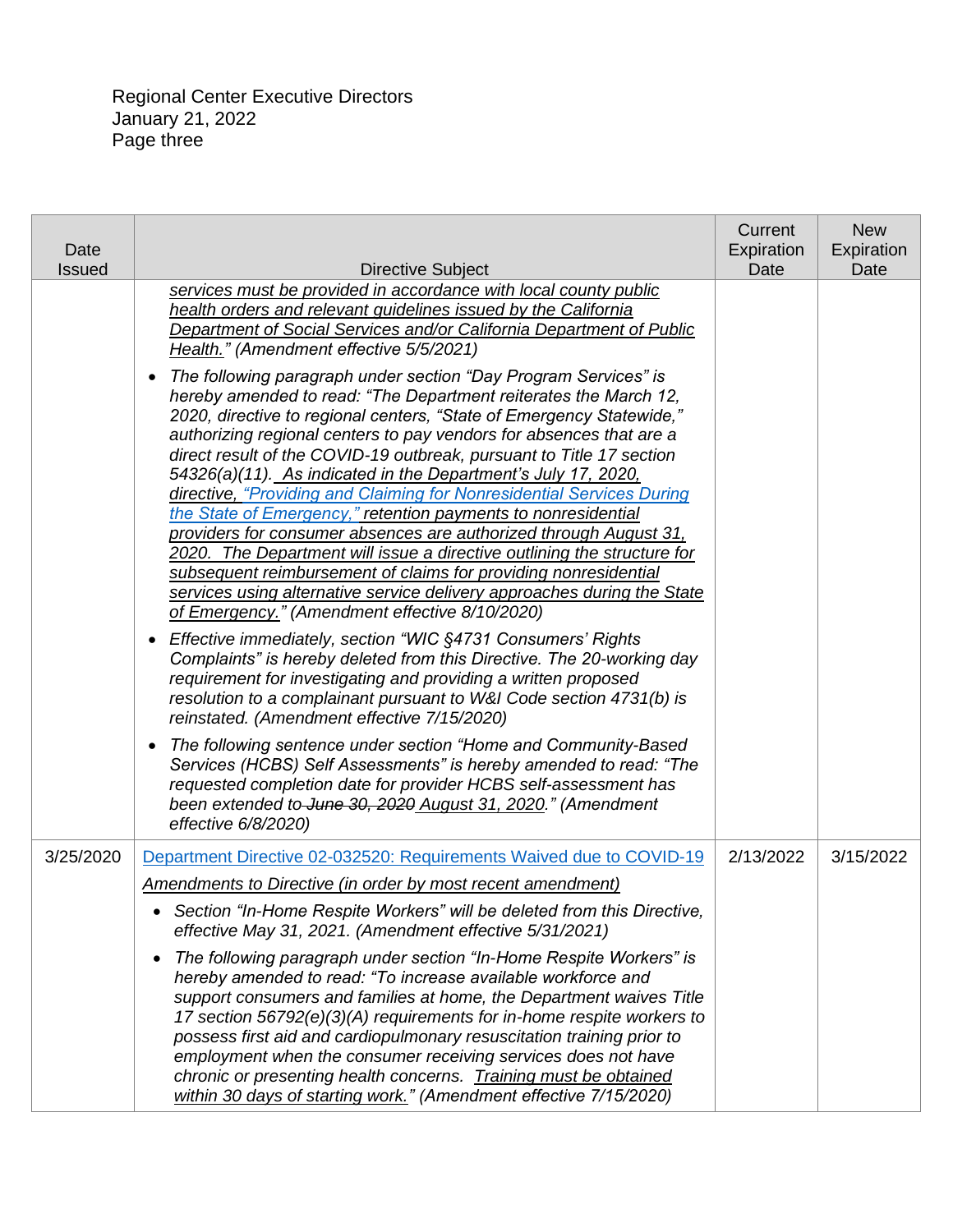| Date<br><b>Issued</b> | <b>Directive Subject</b>                                                                                                                                                                                                                                                                                                                                                                                                                                                                                                                                                                                                                                                                                                                                                                                                                                                                                                                                                                                                                                                                                                                                                                                                                                                                                                                                                                                                                                                                                                                                                                                                                                                                                                                                                                                                                                                                                                                                                                                                                                                                           | Current<br>Expiration<br>Date | <b>New</b><br>Expiration<br>Date |
|-----------------------|----------------------------------------------------------------------------------------------------------------------------------------------------------------------------------------------------------------------------------------------------------------------------------------------------------------------------------------------------------------------------------------------------------------------------------------------------------------------------------------------------------------------------------------------------------------------------------------------------------------------------------------------------------------------------------------------------------------------------------------------------------------------------------------------------------------------------------------------------------------------------------------------------------------------------------------------------------------------------------------------------------------------------------------------------------------------------------------------------------------------------------------------------------------------------------------------------------------------------------------------------------------------------------------------------------------------------------------------------------------------------------------------------------------------------------------------------------------------------------------------------------------------------------------------------------------------------------------------------------------------------------------------------------------------------------------------------------------------------------------------------------------------------------------------------------------------------------------------------------------------------------------------------------------------------------------------------------------------------------------------------------------------------------------------------------------------------------------------------|-------------------------------|----------------------------------|
| 3/30/2020             | Department Directive 01-033020: Additional Participant-Directed Services                                                                                                                                                                                                                                                                                                                                                                                                                                                                                                                                                                                                                                                                                                                                                                                                                                                                                                                                                                                                                                                                                                                                                                                                                                                                                                                                                                                                                                                                                                                                                                                                                                                                                                                                                                                                                                                                                                                                                                                                                           | 2/18/2022                     | 3/20/2022                        |
| 4/15/2020             | Department Directive 01-041520: Requirements Waived due to COVID-19<br>Amendments to Directive (in order by most recent amendment)<br>Section "Residential Facility Payments" will be deleted from this<br>$\bullet$<br>Directive, effective May 1, 2021. (Amendment effective 5/1/2021)<br>Section "EBSH/CCH Registered Behavior Technician Certification"<br>$\bullet$<br>will be deleted from this Directive, effective January 10, 2021.<br>(Amendment effective 1/10/2021)<br>The following paragraph under section "Residential Facility<br>$\bullet$<br>Payments" is hereby amended to read: "The Department hereby<br>modifies any requirements of the Lanterman Act or Title 17 regarding<br>payments to a residential facility when a consumer is temporarily<br>absent. If the temporary absence from the facility is for the purpose<br>of preventing or minimizing the risk of exposure to COVID-19 and the<br>regional center is in agreement that the absence is related to this<br>purpose, the regional center shall continue to pay the established rate<br>as long as no other consumer occupies the vacancy or until it is<br>determined the consumer will not return to the facility and the facility<br>retains and continues to pay staff during this time. Any claims made<br>for these absences are subject to audit and review. Regional centers<br>shall report to the Department by December 15, 2020, all current<br>approved payments for temporary absences in accordance with this<br>section. The Department will issue a subsequent communication<br>regarding the process and format for reporting." (Amendment<br>effective 12/1/2020)<br>The following paragraph under section "Vendor Fiscal Audits" is<br>$\bullet$<br>hereby amended to read: "The requirements of Article III, Section 9,<br>paragraph (c) of the Department's regional center contract are waived<br>for Fiscal Year 2019-20. To the extent feasible, regional centers shall<br>continue to conduct fiscal audits in accordance with this paragraph."<br>(Amendment effective 7/15/2020) | 2/4/2022                      | 3/6/2022                         |
|                       | The following sentence under section "Home and Community-Based<br>$\bullet$<br>Services (HCBS) Final Rule Compliance Information" is hereby<br>amended to read: "Regional centers shall post this information on<br>their websites by July 1, 2020 August 31, 2020." (Amendment<br>effective 6/8/2020)                                                                                                                                                                                                                                                                                                                                                                                                                                                                                                                                                                                                                                                                                                                                                                                                                                                                                                                                                                                                                                                                                                                                                                                                                                                                                                                                                                                                                                                                                                                                                                                                                                                                                                                                                                                             |                               |                                  |